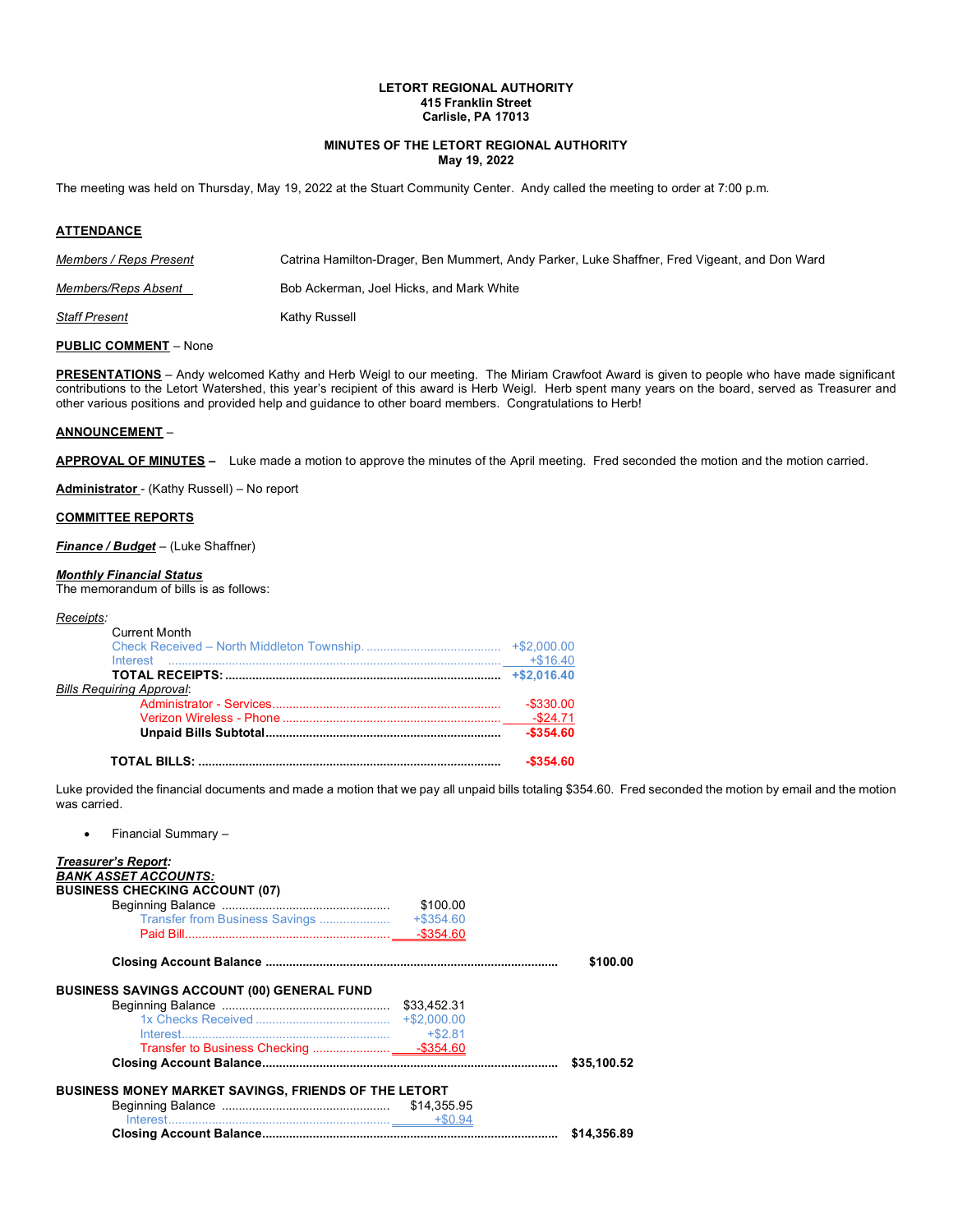| <b>BUSINESS SUPPLEMENTAL SAVINGS, RESTRICTED FUND -01</b> |            |
|-----------------------------------------------------------|------------|
|                                                           |            |
|                                                           |            |
|                                                           | \$100.23   |
| CERTIFICATE OF DEPOSIT #40 (25 Month) (Matures 2/17/23)   |            |
|                                                           |            |
| Interest<br>$+ $2.53$                                     |            |
|                                                           | \$5,608.81 |
| CERTIFICATE OF DEPOSIT #41 (25 Month) (Matures 8/17/22)   |            |
|                                                           |            |
|                                                           |            |
|                                                           | \$5,460.69 |
| CERTIFICATE OF DEPOSIT #49 (15 Month) (Matures 1/3/22)    |            |
|                                                           |            |
|                                                           |            |
|                                                           | \$5,291.00 |
| CERTIFICATE OF DEPOSIT #50 (25 Month) (Matures 05/20/21)  |            |
|                                                           |            |
|                                                           |            |
|                                                           | \$5,555.20 |
| CERTIFICATE OF DEPOSIT #51 (29 Month) (Matures 03/19/22)  |            |
|                                                           |            |
|                                                           |            |
|                                                           | \$5.618.65 |
|                                                           |            |
|                                                           |            |

Since the interest rates are so low, Luke made a motion that when the CDs come due, we have them rolled over to cash. Ben seconded the motion and the motion carried.

Luke has been working with SEK to look into the possibility of turning the Authority into a 501(c)3 organization. Luke will continue to pursue this option.

Andy received a call from the United Way. Someone wanted to make a contribution to the LRA through the United Way. They have a policy that they only give money to 501(c)3 organizations. Because we are not a 501(c)3 organization, Andy suggested they contact the donor suggesting they donate to us directly or redirect their donation. No update has yet been received.

• Budget Report – As noted

### *Friends of Letort* – *Mark White* –

• Database of Friends for Volunteer Opportunities – We continue to build and update this list.

### *Grants* – *Andy Parker*

- Other funding sources
	- o Develop a list of grants with application dates, etc.
		- Our new board member, Bob Ackerman, is a retiring law professor who has fund raising experience. Hopefully, Bob can assist in completing grant applications.
		- We received a notice of the South Mountain Partnership mini grant pre-application which is due next week, Full application is due in July.
		- Andy would like to have a list developed on potential grants, what the limits are, how much match they require, what their due dates are, etc.

### *Audit* – Joel Hicks

.

- Luke reported that the audit has been completed. No outstanding issues. No invoice received yet.
- Kathy will submit a notice to the Sentinel for publication.

### *Information and Education* **–** Fred Vigeant

• Recent press releases and Facebook updates – Fred continues to post notices

- Next Door No report
- Web hosting No report
- New display and handouts (PEC GSI video?) No report
- Website inquiry Plant growth in the stream
	- o Andy responded to a website inquiry concerning greenery choking the Letort spring in the section that runs behind Highland Avenue.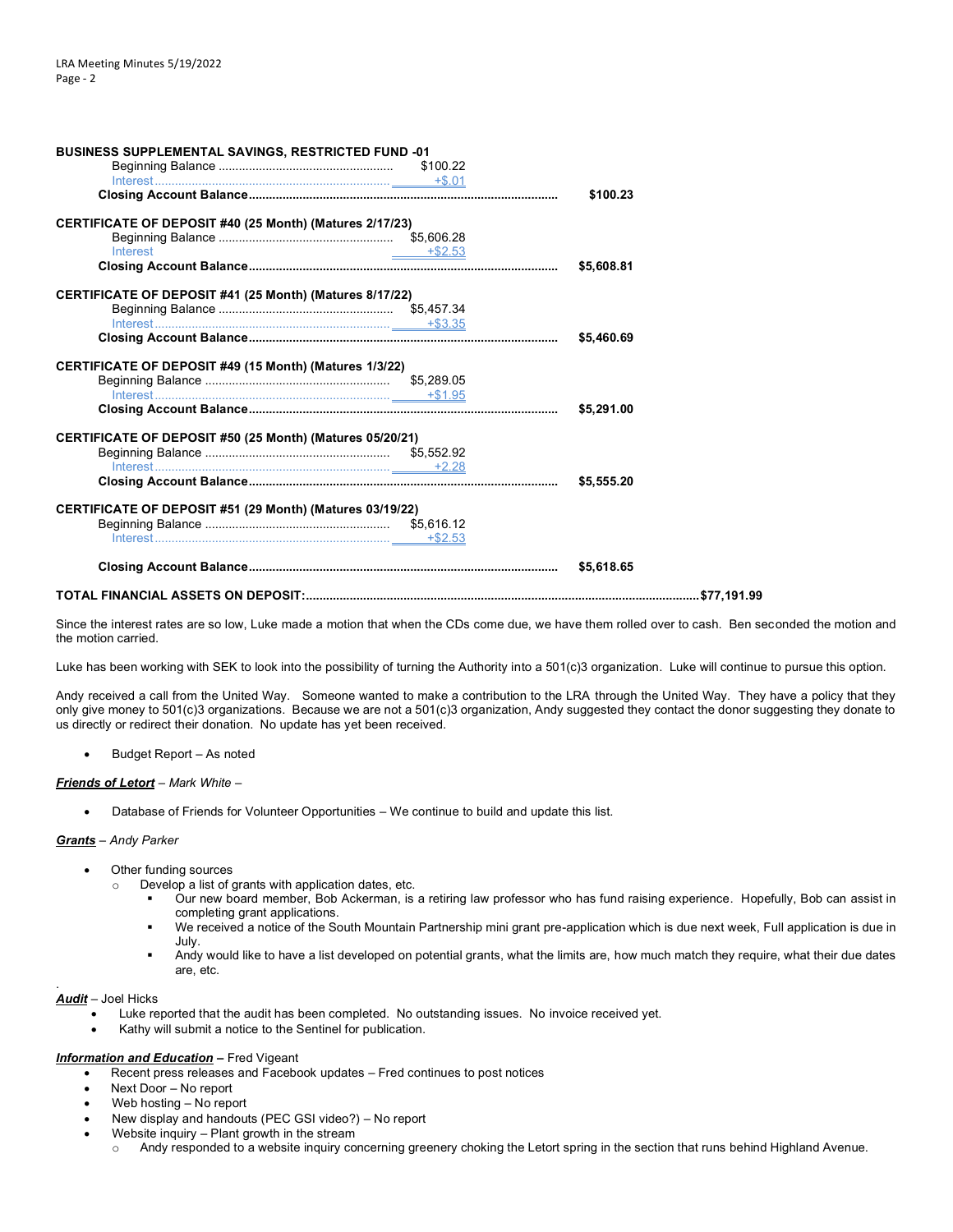# *Nature Trail* – Ben Mummert

- Ben asked for permission to take down signs along the trail (particularly behind Lamberton Middle School) that have been vandalized and make the trail appear that the trail is not being maintained.
	- o We should work on updating and replacing damaged signs.
		- Approximate cost for replacement of new signage is  $$120.^{00}$  a square foot.
- Trail vegetation management Trail closure, earth disturbance
	- o It was suggested we post notice when closing the trail for maintenance work.
		- As a safety concern for both the workers and the trail walkers.
	- o Andy will contact South Middleton Township regarding mowing.
- Trail extension ROW and Trail opening
	- o If we resurface the first 1,200 feet of the trail, SMT can resurface the remaining  $\frac{3}{4}$  of a mile.
- Revised trail Map and Brochure

# *Long-Range Planning & Easements* – Andy Parker

- UGI Easement update Planning for spring persimmon planting
	- o Ben reported that the trees are greening up and looking great.
- Easement inspection Schedule?
	- o Easement inspection was never completed.
	- o Don volunteered to assist in completing the inspection with Andy.
	- o Luke volunteered to have done shots taken of the area.
- CCC Meeting
	- o Andy attended the meeting on Monday and reported on the issues discussed.

## *Stream Ecology* – Mark White

- ALLARM report and analysis (Ginny)
	- o Andy reported on the May water quality results:
		- One station had elevated nitrogen
		- One station had elevated phosphate
- Stream restoration / stabilization Letort and Biddle Mission Parks?
- o A permit will be needed to address repairs.
	- There is a 6" gap between the bank and the large rocks causing erosion.
		- Possible solution to stabilized the area would be to add gravel behind the large rocks to fill in the gaps.
			- Bigger Fix would be at Biddle Mission Park.
			- $\circ$  The bank is bare and there is nothing hold back the bank.
			- o It is an eroded vertical bank.
			- o Possibly add vegetation to the bank.

## *Project Review* - *Andy Parker - None*

## **OLD BUSINESS**:

- Middlesex Township board vacancy.
- Destination Carlisle Earth Day Saturday, April, 23rd, Castlerigg not particularly successful
- SMP South Mountain Science Summit 4/29/22 –
- Andy attended this event and Ben gave a presentation.
- Cumberland County Master Gardener's Plant Fest May 21st 8:00 a.m.-1:00 p.m.
- Andy and Luke plan to attend.
	- O Andy is working on getting a Certificate of Insurance from Strickler Insurance.
- O Ben made a motion to authorize Andy to spend up to \$100.00 to purchase plants from the Carlisle Garden Club to be planted along the trail. Luke seconded the motion and the motion carried.
- CVTU Letort Coldwater Conservation Plan Restoration Action Plan.
- They are still working on Andy's comments on the action plan.
- Bosler Library Coldwater Conservation Program September 2022
- O The LRA will participate that CVTU is presenting.
	- Four classroom type sessions
		- Several field trips
- SMT Roadside management herbicide use No report
- Authority re-incorporation (2024)
	- O Each LRA representative should contact their township to get their opinion on the reincorporation of the LRA.

## **NEW BUSINESS**:

- Carlisle Summer Fair, Bosler /Watersheds table Saturday, June 25 8:30 a.m.-3:30 p.m.
	- If you are interested in volunteering to man the table at this event, please contact Andy.
	- King's Gap Garden Harvest Day Sunday, October 2 12:00 p.m. 5:00 p.m.
- Andy made a motion to participate with a booth at this event. Luke seconded the motion and the motion carried.
- Prioritize Projects and identify funding.
	- O Andy emailed a Potential LRA Project list out to everyone.
	- O Please add one additional project to this list: Resurfacing the existing trail
	- O He would like you to rank the projects according to what you think their priority should be.
		- Ranking a project as 1 would be the highest.
		- After the spreadsheet calculates everyone's input, the lowest ranking project will be the highest priority.
		- If anyone has any additional projects to be added to this list, please advise Andy by May  $26<sup>th</sup>$  so that he can update the spreadsheet.